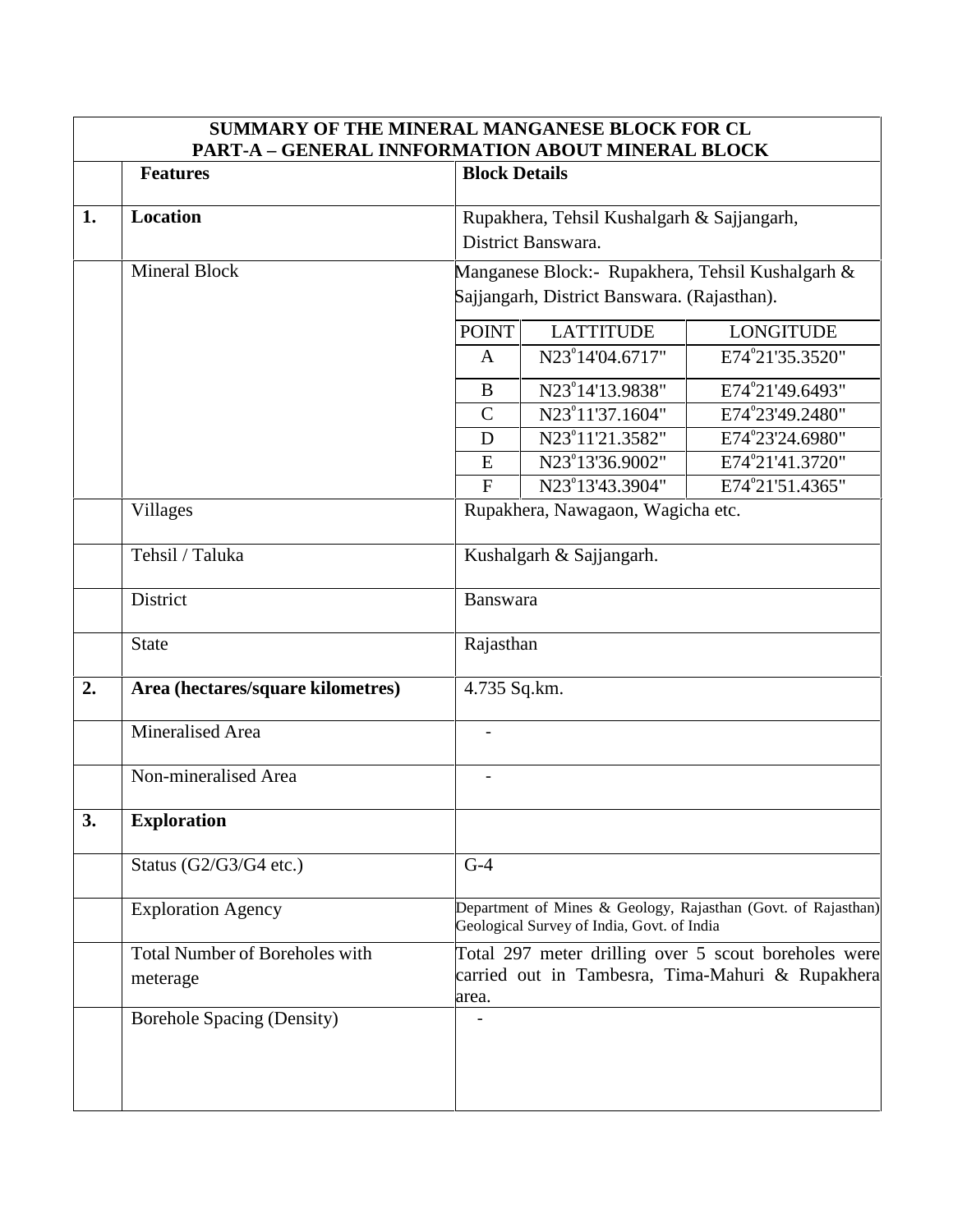| $\overline{4}$ . | <b>Quantity of Minerals (Grade-wise)</b>     |                                                                                                                                                                                                                                                                          |  |
|------------------|----------------------------------------------|--------------------------------------------------------------------------------------------------------------------------------------------------------------------------------------------------------------------------------------------------------------------------|--|
|                  | Mineral                                      | Average grade of Mn- 20.36 %, Fe- 4.58 %,<br>$SiO2$ - 32.11% as mentioned in the approved<br>mine plan by IBM in favour of Asian mining<br>associates (ML 04/2004).                                                                                                      |  |
|                  | <b>Total Geological Resources</b>            | 6.93 Million Tonnes.                                                                                                                                                                                                                                                     |  |
| 5.               | <b>Mineralised Zones</b>                     |                                                                                                                                                                                                                                                                          |  |
|                  | <b>Number of Mineral Zones</b>               |                                                                                                                                                                                                                                                                          |  |
|                  | Trend (Dip and Strike)                       | NW-SE and bears South-Westerly steep dip.                                                                                                                                                                                                                                |  |
|                  | <b>Total Thickness</b>                       | Average depth 25 m (determined from Mn)<br>mineralisation was intermittently encountered<br>in the bore holes from drilled depth 2.5 to 42.5<br>mt. (2.50 to 42.50 m around Tima-Mahuri,<br>Tambesra area & from 3.05 to 38.25 m around<br>Rupakhera at inclined depth). |  |
| 6.               | <b>Accessibility</b>                         |                                                                                                                                                                                                                                                                          |  |
|                  | <b>Nearest Rail Head</b>                     | Nearest Railway Station from block area is<br>Ratlam Junction at about 105 Km                                                                                                                                                                                            |  |
|                  | Road                                         | Block area is located about 50 K.M towards<br>South from District head-quarter Banswara<br>National highway NH-113 (Banswara-Dahod<br>Road).                                                                                                                             |  |
|                  | Airport                                      | Maharana-Pratap Airport Udaipur is Dabok<br>which is at about 215 km from the area.                                                                                                                                                                                      |  |
| 7.               | <b>Hydrography</b>                           |                                                                                                                                                                                                                                                                          |  |
|                  | Local Surface Drainage Pattern<br>(Channels) | In general drainage pattern is buffer area (low<br>undulating terrain with rugged ridges).                                                                                                                                                                               |  |
|                  | Rivers/Streams                               | Some seasonal nallas are also flowing<br>through the area which ultimately<br>Confluences into the Haran river flow in<br>Northern direction and joins finally Mahi<br>river.                                                                                            |  |
| 8.               | <b>Climate</b>                               |                                                                                                                                                                                                                                                                          |  |
|                  | <b>Mean Annual Rainfall</b>                  | The average annual rainfall is 92 cms/annual.                                                                                                                                                                                                                            |  |
|                  | Temperatures (December)                      | $10^0$ C                                                                                                                                                                                                                                                                 |  |
|                  | Temperatures (June)                          | $45^0C$                                                                                                                                                                                                                                                                  |  |
| 9.               | <b>Topography</b>                            |                                                                                                                                                                                                                                                                          |  |
|                  | <b>Toposheet Number</b>                      | 46 I/08                                                                                                                                                                                                                                                                  |  |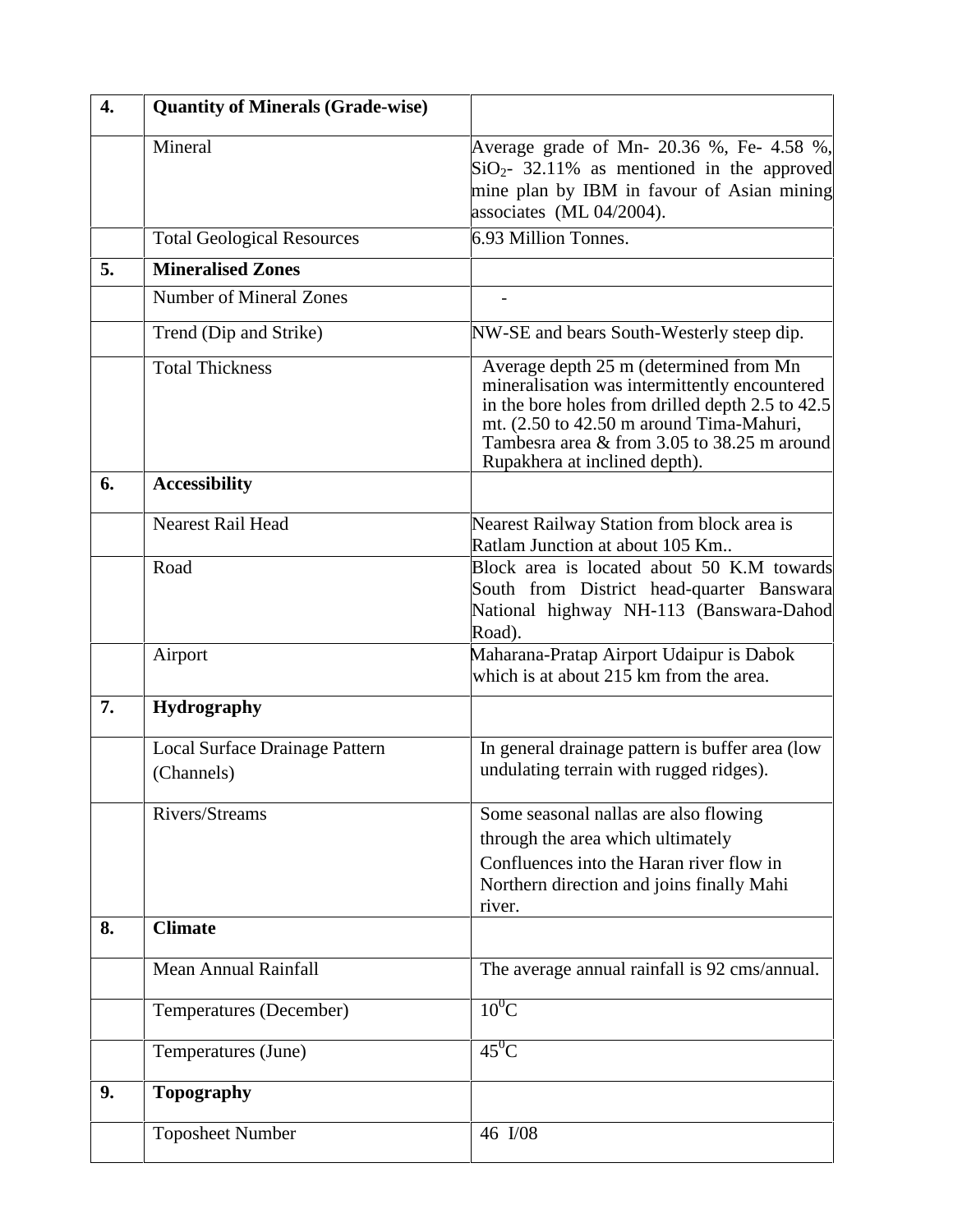Morphology of the Area The Area is undulating gently sloping towards north, basaltic area forming plateau in south, average elevation of 245m above MSL.

## **PART B – PARTICULARS OF STATUTORY LICENSES, PERMITS, PERMISSIONS, CONCESSIONS, APPROVALS AND CONSENTS RELATED TO MINING OPERATIONS**

|     | <b>Particulars</b>                                                     | <b>Details/Status</b>                      |
|-----|------------------------------------------------------------------------|--------------------------------------------|
| 1.  | <b>Forest Clearance</b>                                                |                                            |
| 2.  | wild life clearance (sanctuary, reserve or special zone<br>clearances) |                                            |
| 3.  | <b>Environment Clearance</b>                                           |                                            |
| 4.  | Mining Plan Approval                                                   |                                            |
| 5.  | Consent to establish                                                   |                                            |
| 6.  | <b>Explosive license</b>                                               |                                            |
| 7.  | Permission for mine opening                                            |                                            |
| 8.  | Permission of installation/trial operation of equipment                | To be obtained by the<br>successful Bidder |
| 9.  | Ground water clearance (Centre/State)                                  |                                            |
| 10. | Railway siding approval                                                |                                            |
| 11. | Approval for diesel storage                                            |                                            |
| 12. | Power line from State Discom                                           |                                            |
| 13. | Clearances relating to work under an existing                          |                                            |
|     | transmission line or shifting of the transmission line                 |                                            |
| 14. | Grama Sabha consent                                                    |                                            |
| 15. | Any other clearances to start mining operation                         |                                            |